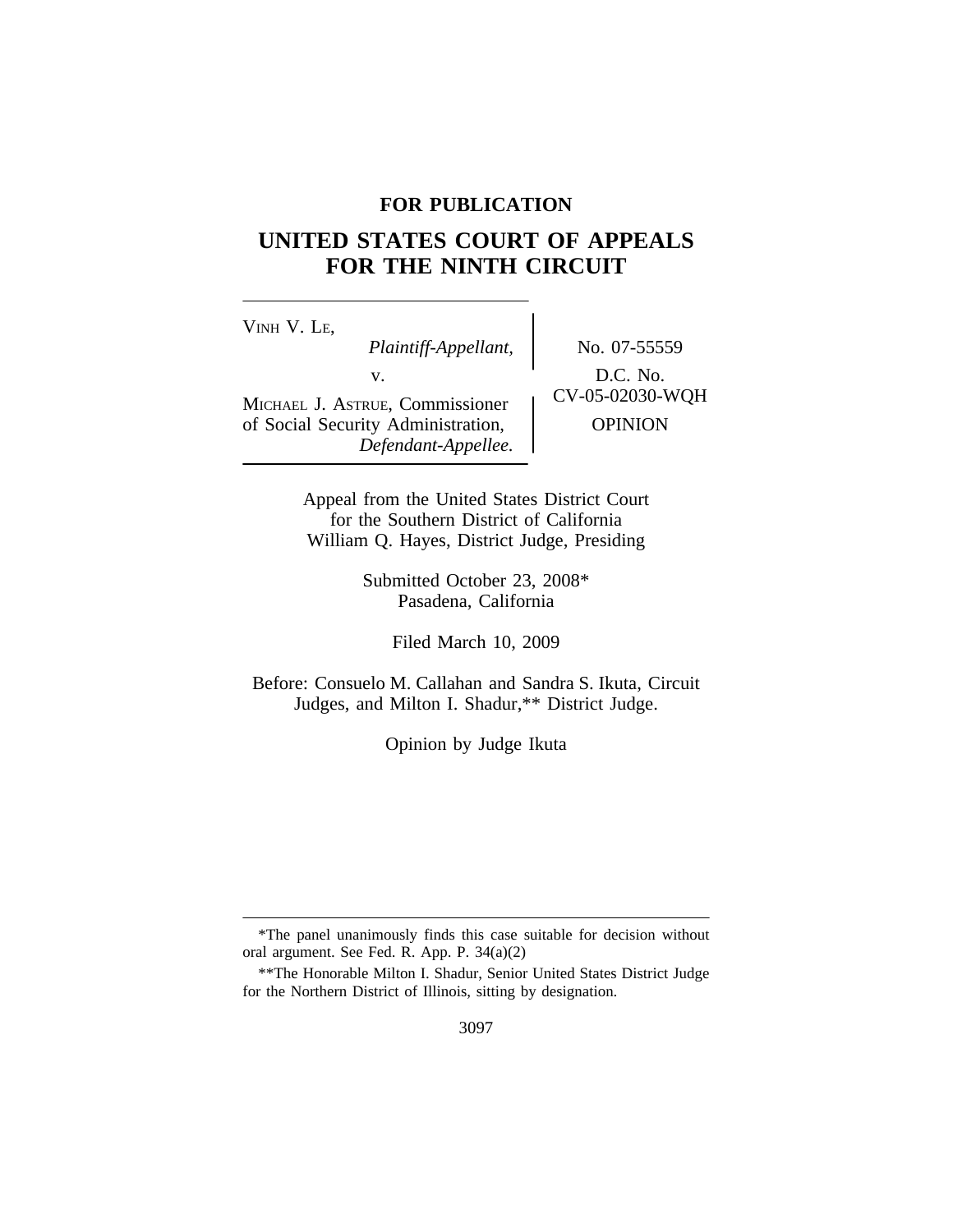## **COUNSEL**

Alexandra T. Manbeck, San Diego, California, for the plaintiff-appellant.

Michael J. Cabotaje, Special Assistant United States Attorney, San Francisco, California, for the defendant-appellee.

#### **OPINION**

IKUTA, Circuit Judge:

In this case, the district court issued an order disposing of cross-motions for summary judgment. The losing party's notice of appeal mistakenly designated only the district court's denial of his motion for summary judgment, rather than both the denial of his motion and the grant of the prevailing party's motion. We hold that Rules  $3(c)(1)(B)$  and  $3(c)(4)$ of the Federal Rules of Appellate Procedure, as interpreted by the Supreme Court and in our own precedent, require us to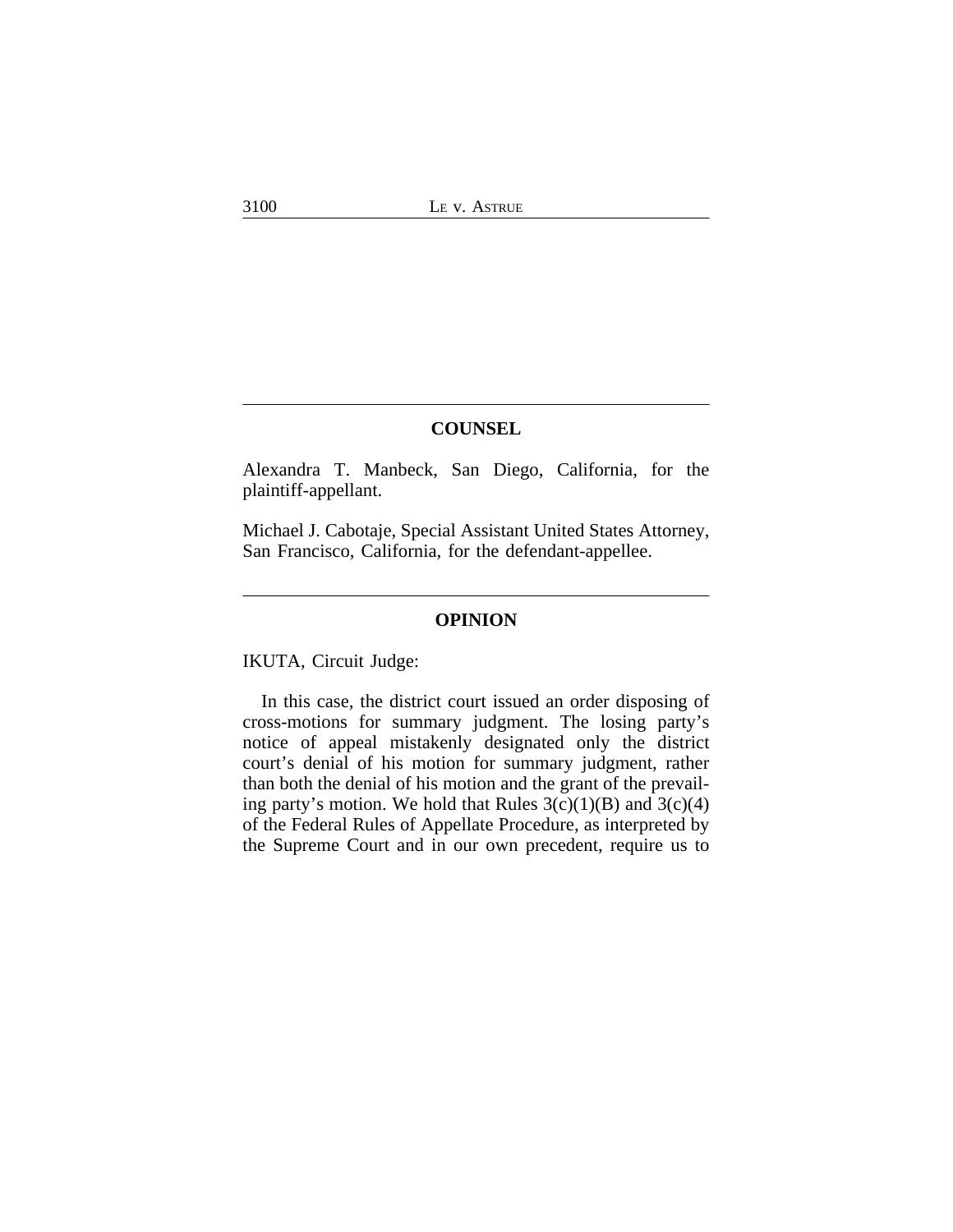construe the notice of appeal as encompassing the district court's entire disposition.**<sup>1</sup>**

I

Vinh Le applied for disability insurance benefits under Title II and Title XVI of the Social Security Act. The Social Security Administration denied the application. Le requested a hearing before an administrative law judge (ALJ), who subsequently denied Le's application for benefits. The Appeals Council affirmed the ALJ's decision.

Le filed a complaint in district court requesting judicial review of the Commissioner's decision under 42 U.S.C. §§ 405(g) and 1383(c). Thereafter, Le and the Commissioner filed cross-motions for summary judgment. On December 15, 2005, a magistrate judge issued a report recommending that the district court deny Le's motion for summary judgment and grant the Commissioner's motion for summary judgment. On March 22, 2007, the district court adopted the magistrate judge's recommendation in an order stating:

IT IS HEREBY ORDERED that: (1) the Court adopt the Report and Recommendation (Doc. #18) filed on December 15, 2006, in its entirety; (2) Plaintiff's motion for summary judgment (Doc #8 is DENIED; and (3) Defendant's cross-motion for summary judgment (Doc. #10) is GRANTED. The Clerk of the Court shall enter judgment in favor of Defendant and against Plaintiff.

On March 23, 2007, the district court entered judgment in favor of the Commissioner, in an order stating:

<sup>&</sup>lt;sup>1</sup>In a separate memorandum disposition issued today, we affirm the district court's judgment in favor of the Commissioner. *See Le v. Astrue*, No. 07-55559, 2009 WL \_\_\_ (9th Cir. March 10, 2009).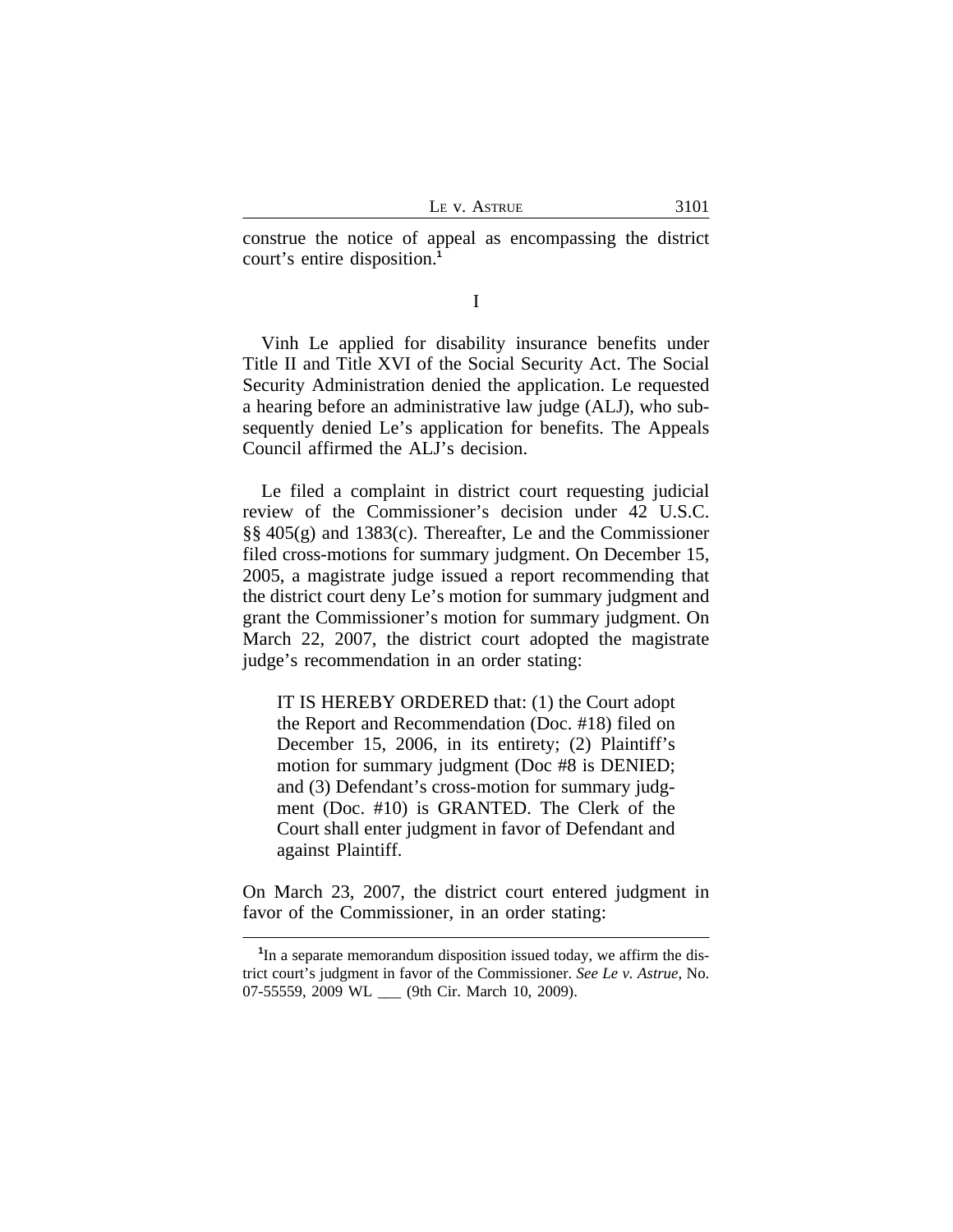The Court ADOPTS the Report and Recommendation filed on 12/15/06, in its entirety. Plaintiff's motion for summary judgment is DENIED. Defendant's cross-motion for summary judgment is GRANTED. Judgment is in favor of Defendant and against Plaintiff.

On April 23, 2007, Le filed a timely notice of appeal which states in full:

Notice is hereby given that plaintiff in the abovenamed case, hereby appeals to the United States Court of Appeals for the Ninth Circuit from an order denying plaintiff's motion for summary judgment on the 23th [sic] day of March, 2007.

Le's opening brief on appeal states that the district court "granted the Commissioner's motion for summary judgment in an order dated March 23, 2007," and Le "filed a timely notice of appeal on April 23, 2007." The brief argues the merits of the district court's grant of summary judgment in favor of the Commissioner.

Neither party argues that we lack jurisdiction over Le's appeal of the district court's grant of summary judgment to the Commissioner because his notice of appeal requested review only of the district court's denial of Le's motion for summary judgment. Nevertheless, "we have an independent obligation to inquire into our own jurisdiction." *Perez-Martin v. Ashcroft*, 394 F.3d 752, 756 (9th Cir. 2005). We review the question whether we have jurisdiction de novo. *Id.* 

## II

**[1]** We have jurisdiction over appeals "from all final decisions of the district courts of the United States." 28 U.S.C. § 1291. There is no dispute that the judgment issued March 23, 2007, and from which Le appeals, is a final decision of the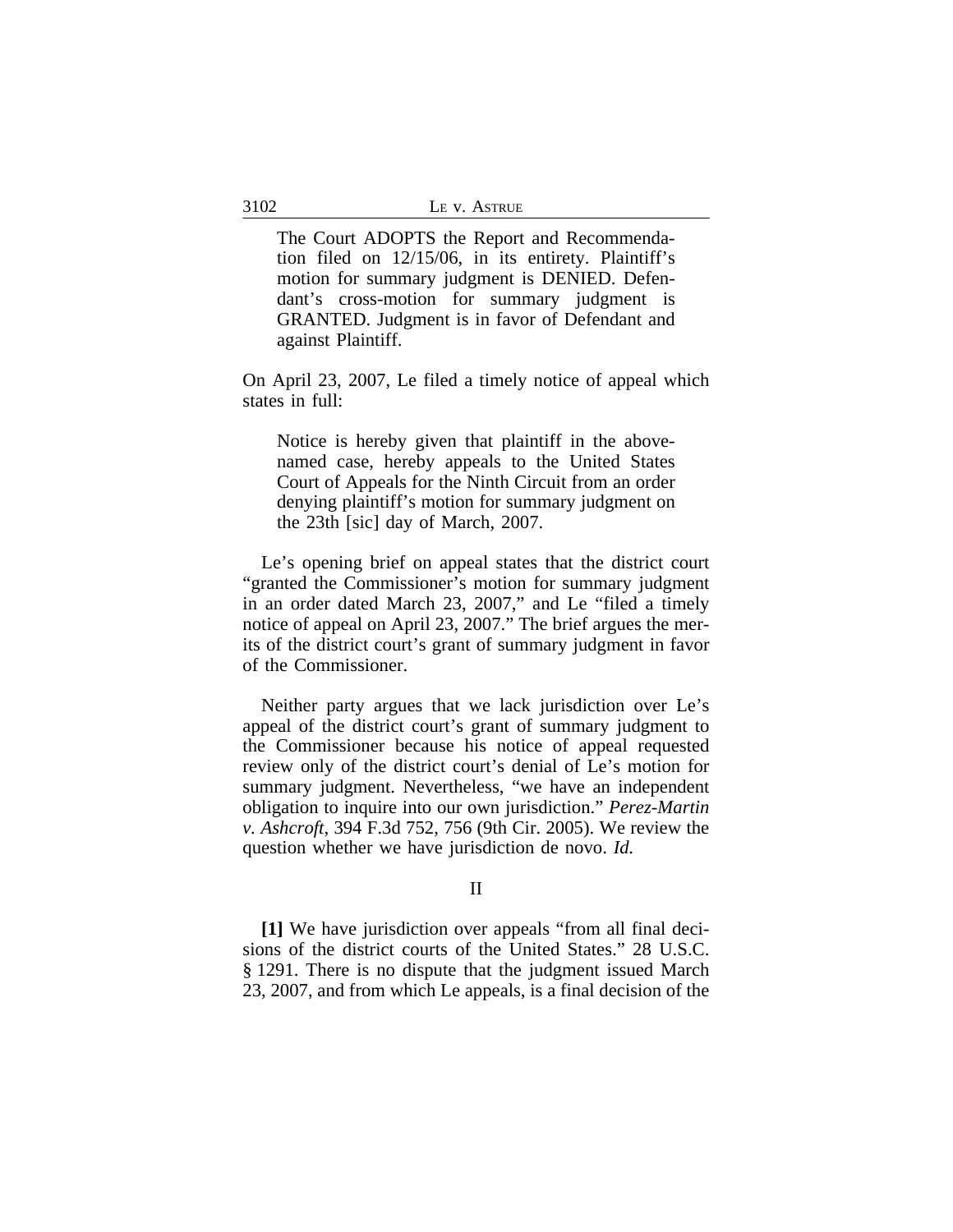|  |  | ASTRUE |  |
|--|--|--------|--|
|--|--|--------|--|

district court. Nevertheless, we must consider whether Le's notice of appeal is deficient in complying with the filing and content procedures established by Rule 3 of the Federal Rules of Appellate Procedure, because a deficiency may present a jurisdictional bar to appeal.

### A

**[2]** We first consider the Supreme Court's framework for determining when noncompliance with Rule 3 creates a jurisdictional bar for an appeal. Federal Rule of Appellate Procedure 3(c) states, in pertinent part:

- (c) Contents of the Notice of Appeal.
- (1) The notice of appeal must:

(A) specify the party or parties taking the appeal by naming each one in the caption or body of the notice, but an attorney representing more than one party may describe those parties with such terms as "all plaintiffs," "the defendants," "the plaintiffs A, B, et al.," or "all defendants except X";

(B) designate the judgment, order, or part thereof being appealed; and

(C) name the court to which the appeal is taken.

. . .

(4) An appeal must not be dismissed for informality of form or title of the notice of appeal, or for failure to name a party whose intent to appeal is otherwise clear from the notice.

The Supreme Court has noted that "[a]lthough courts should construe Rule 3 liberally when determining whether it has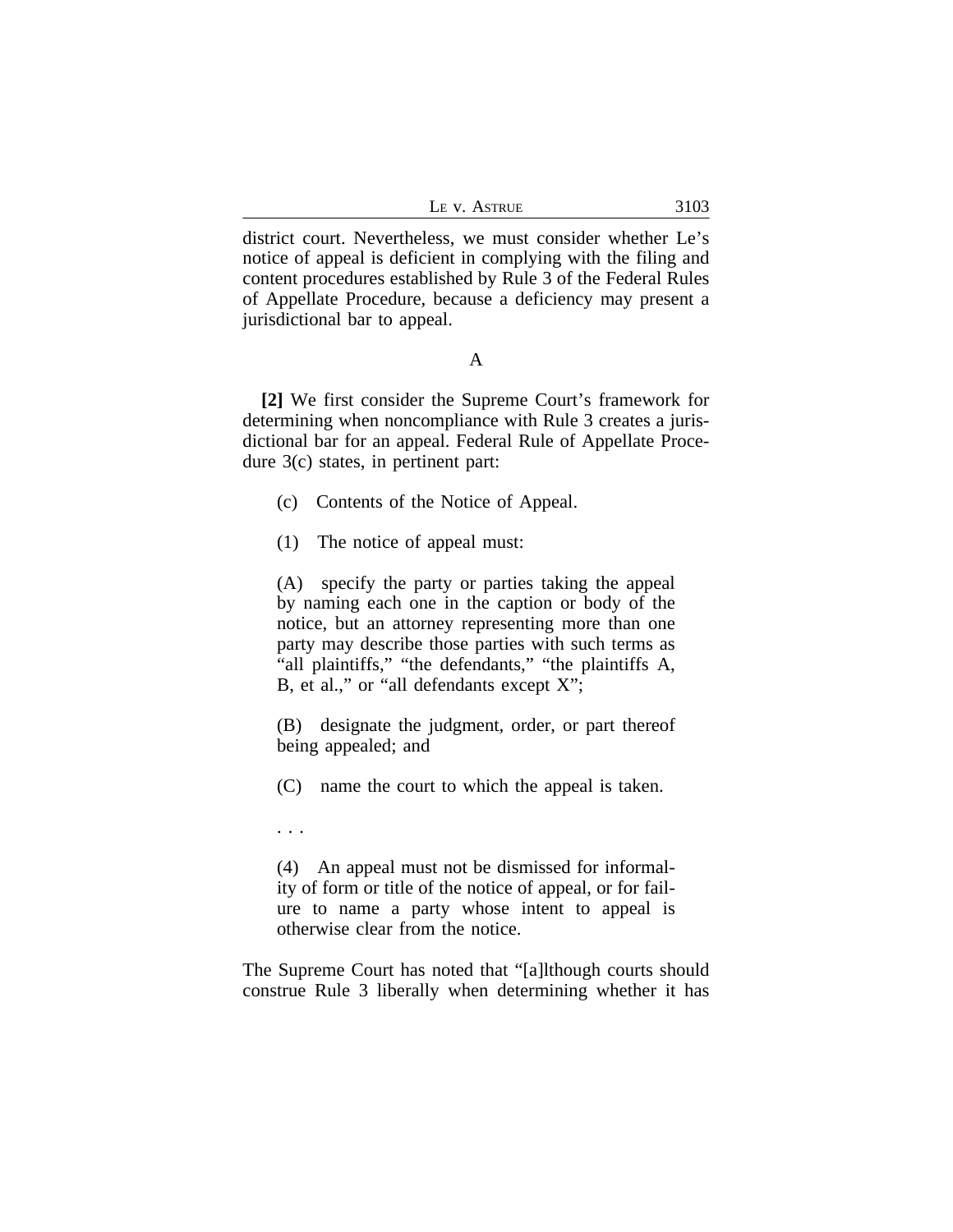|  |  | <b>ASTRUE</b> |
|--|--|---------------|
|--|--|---------------|

been complied with, noncompliance is fatal to an appeal." *Smith v. Barry*, 502 U.S. 244, 248 (1992).

**[3]** In determining when noncompliance with Rule 3 creates a jurisdictional bar, the Supreme Court has distinguished between Rule  $3(c)(1)(A)$ , which requires the notice of appeal to specifically mention the parties taking the appeal, and Rule  $3(c)(1)(B)$ , which requires the notice of appeal to "designate the judgment, order, or part thereof being appealed."

**[4]** The Supreme Court has interpreted Rule 3(c)(1)(A) narrowly. *See Torres v. Oakland Scavenger Co.*, 487 U.S. 312, 314 (1988). In *Torres*, the Court held that the appellate court lacked jurisdiction over a party whose name had inadvertently been omitted from a notice of appeal. *Id.* at 317. Noting that the "purpose of the specificity requirement in Rule  $3(c)$  is to provide notice both to the opposition and to the court of the identity of the appellant or appellants," *id.* at 318, the Court held that the "failure to name a party in a notice of appeal is more than excusable 'informality,' " *id.* at 314, but rather, "it constitutes a failure of that party to appeal." *Id*. The Court concluded that "the specificity requirement of Rule 3(c) is met only by some designation that gives fair notice of the specific individual or entity seeking to appeal." *Id.* at 318.

**[5]** By contrast, the Supreme Court has rejected a literal interpretation of Rule  $3(c)(1)(B)$ , which requires the notice of appeal to "designate the judgment, order, or part thereof being appealed." In *Foman v. Davis*, 371 U.S. 178 (1962), a plaintiff filed a notice of appeal from the denial of a motion to vacate the judgment, instead of from the judgment itself. *Id.* at 179. The Court held that the notice of appeal was sufficient under Rule 3(c) as "an effective, although inept, attempt to appeal from the judgment sought to be vacated." *Id.* at 181. The Court subsequently explained "the important principle for which *Foman* stands" is "that the requirements of the rules of procedure should be liberally construed and that 'mere techni-

3104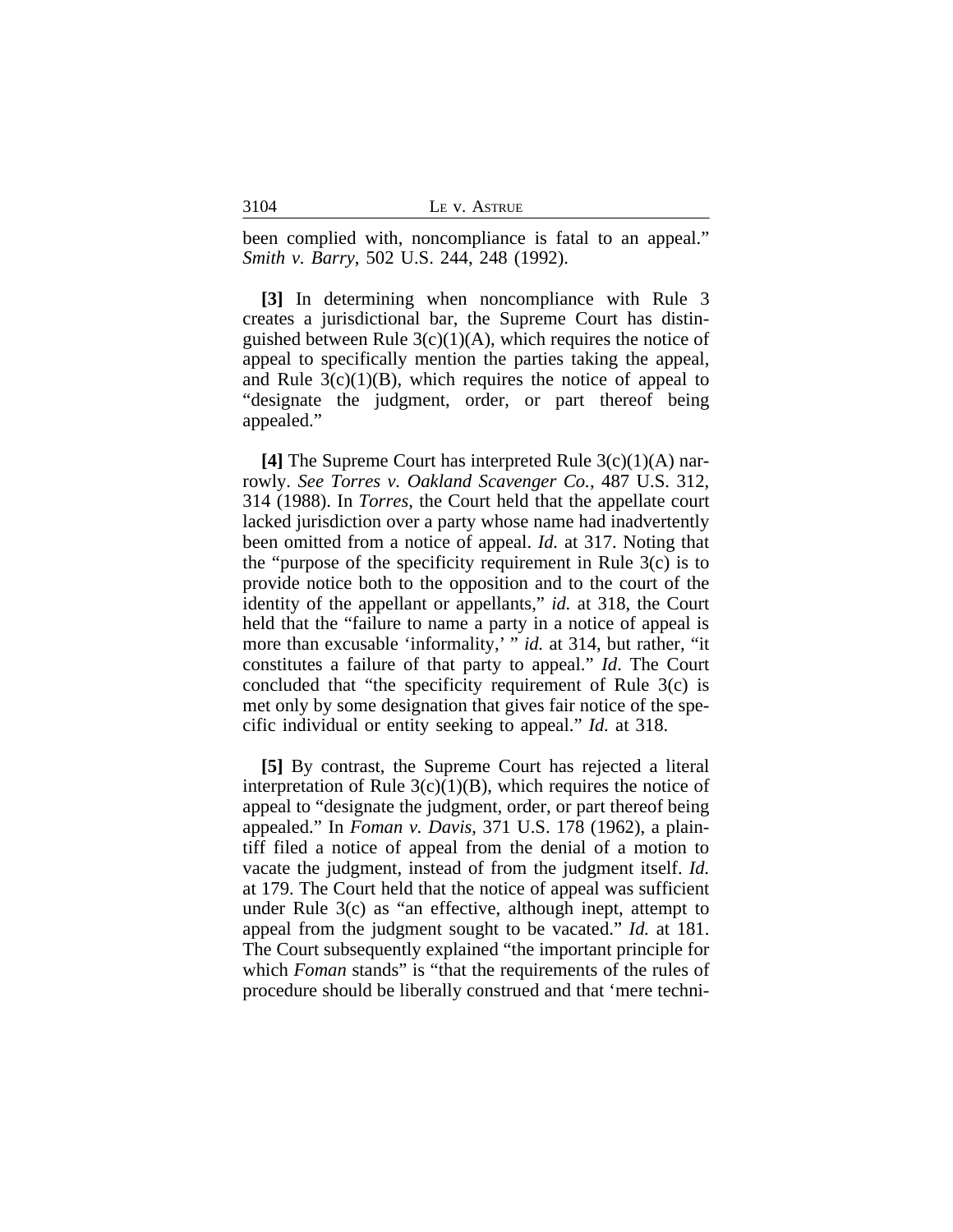LE V. ASTRUE 3105

calities' should not stand in the way of consideration of a case on its merits." *Torres*, 487 U.S. at 316 (explaining *Foman*). The Court concluded that "if a litigant files papers in a fashion that is technically at variance with the letter of a procedural rule, a court may nonetheless find that the litigant has complied with the rule if the litigant's action is the functional equivalent of what the rule requires." *Id.* at 316-17.

**[6]** In implementing the Court's instructions to apply Rule 3(c) in a non-technical manner, *see id.*, we have focused on whether errors in the designation of the order from which the party is appealing have prejudiced the other party. *Lolli v. County of Orange*, 351 F.3d 410, 414 (9th Cir. 2003). When "a party seeks to argue the merits of an order that does not appear on the face of the notice of appeal," we consider: "(1) whether the intent to appeal a specific judgment can be fairly inferred and (2) whether the appellee was prejudiced by the mistake." *Id.* (internal quotation marks and alterations omitted). In determining whether intent and prejudice are present, we consider " 'first, whether the affected party had notice of the issue on appeal; and, second, whether the affected party had an opportunity to fully brief the issue.' " *Meehan v. County of Los Angeles*, 856 F.2d 102, 105 (9th Cir. 1988) (quoting *Lynn v. Sheet Metal Workers' Int'l Ass'n*, 804 F.2d 1472, 1481 (9th Cir. 1986), *aff'd*, 488 U.S. 347 (1989)). This non-technical approach to construing notices of appeal is consistent with the requirement in Rule 3 that "[a]n appeal must not be dismissed for informality of form or title of the notice of appeal." FED. R. APP. P. 3(c)(4); *see also Smith*, 502 U.S. at 249 (holding that the court of appeals erred under Rule 3 in failing to construe a prisoner's informal brief as a notice of appeal where it was timely filed and contained the same information as that required under Rule 3(c)).

**[7]** In applying this framework, we have held that a notice of appeal is adequate even when it completely fails to indicate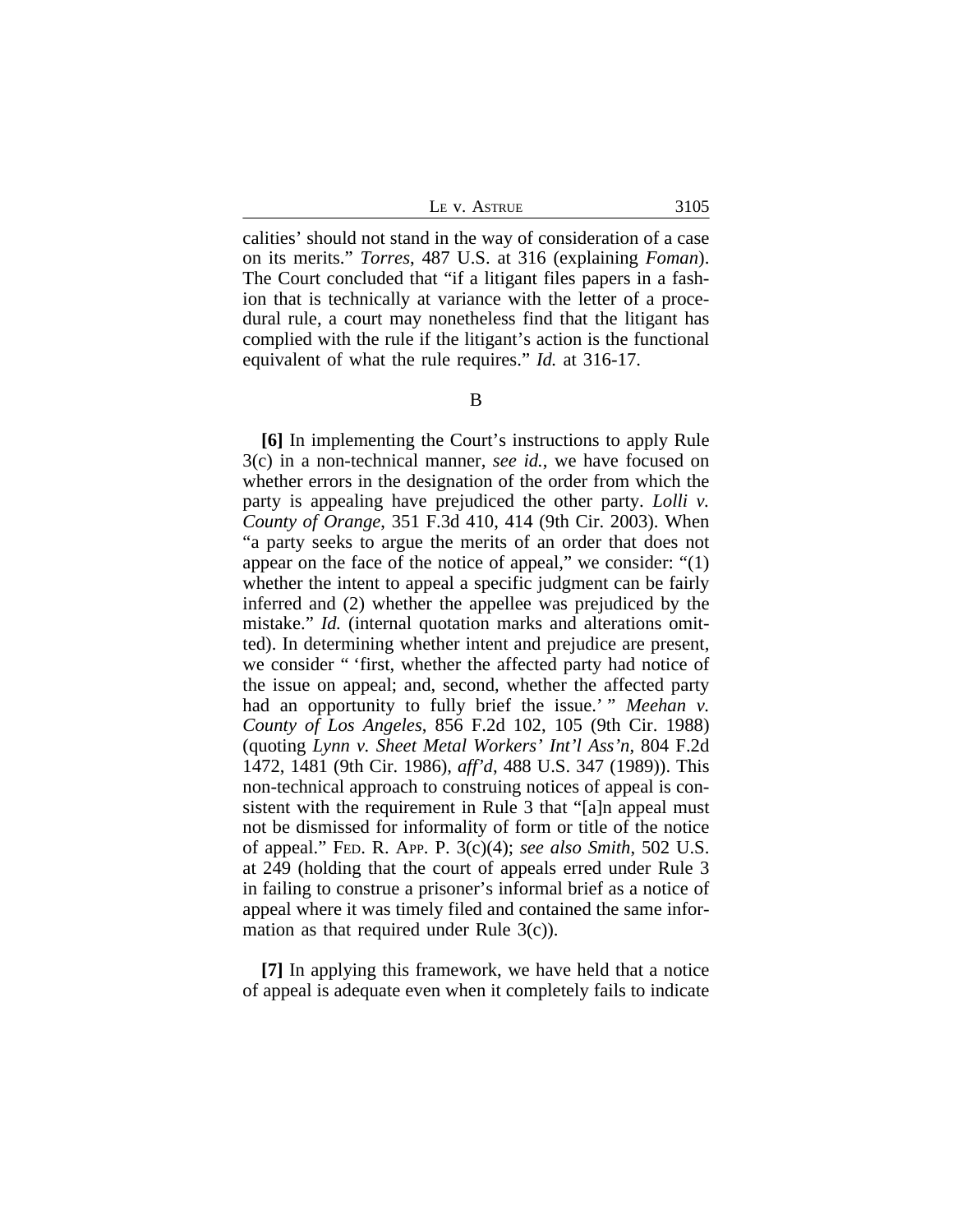the order from which the party is appealing. For example, in *Lolli*, an appellant filed a notice of appeal designating only the district court's denial of appellant's motion for reconsideration, and did not designate the district court's grant of summary judgment in favor of the opposing parties. 351 F.3d at 414. We treated the notice of appeal as including the grant of summary judgment because the intent to appeal the order could be inferred from the appellant's discussion of the merits of the summary judgment in the opening appellate brief, and because appellee's full and detailed responses to appellant's claims indicated there had been no prejudice. *Id*. at 414-15.

Similarly, in *Duran v. City of Douglas*, 904 F.2d 1372 (9th Cir. 1990), a district court entered a single order granting the plaintiff's motion for partial summary judgment and denying the defendant's motion for summary judgment on the basis of qualified immunity. *Id.* at 1375. Although the defendant's notice of appeal identified only the grant of partial summary judgment, we construed it as appealing the entire district court order. Because the defendant "did not err in designating the order appealed; his only mistake was in identifying the portion of that order, . . . both motions for summary judgment were resolved in the same order, and the [appellees] claim[ed] no prejudice," we held that the defendant's mistake was not fatal to his appeal. *Id.* at 1375 n.1.

**[8]** Moreover, a technical error in a notice of appeal does not deprive us of jurisdiction even if the order mistakenly designates an unappealable order. In *Firchau v. Diamond National Corp.*, 345 F.2d 269 (9th Cir. 1965), the appellant's notice of appeal mistakenly appealed from the district court's dismissal of the first amended complaint (an unappealable order), rather than from the court's final judgment (an appealable order). *Id.* at 270-71. We overlooked this defect because it had no effect on the "substantial rights" of the parties. *Id.* at 271. Indeed, an earlier determination by this court that we lacked jurisdiction over an appeal due to such a technical error was summarily reversed by the Supreme Court. In

3106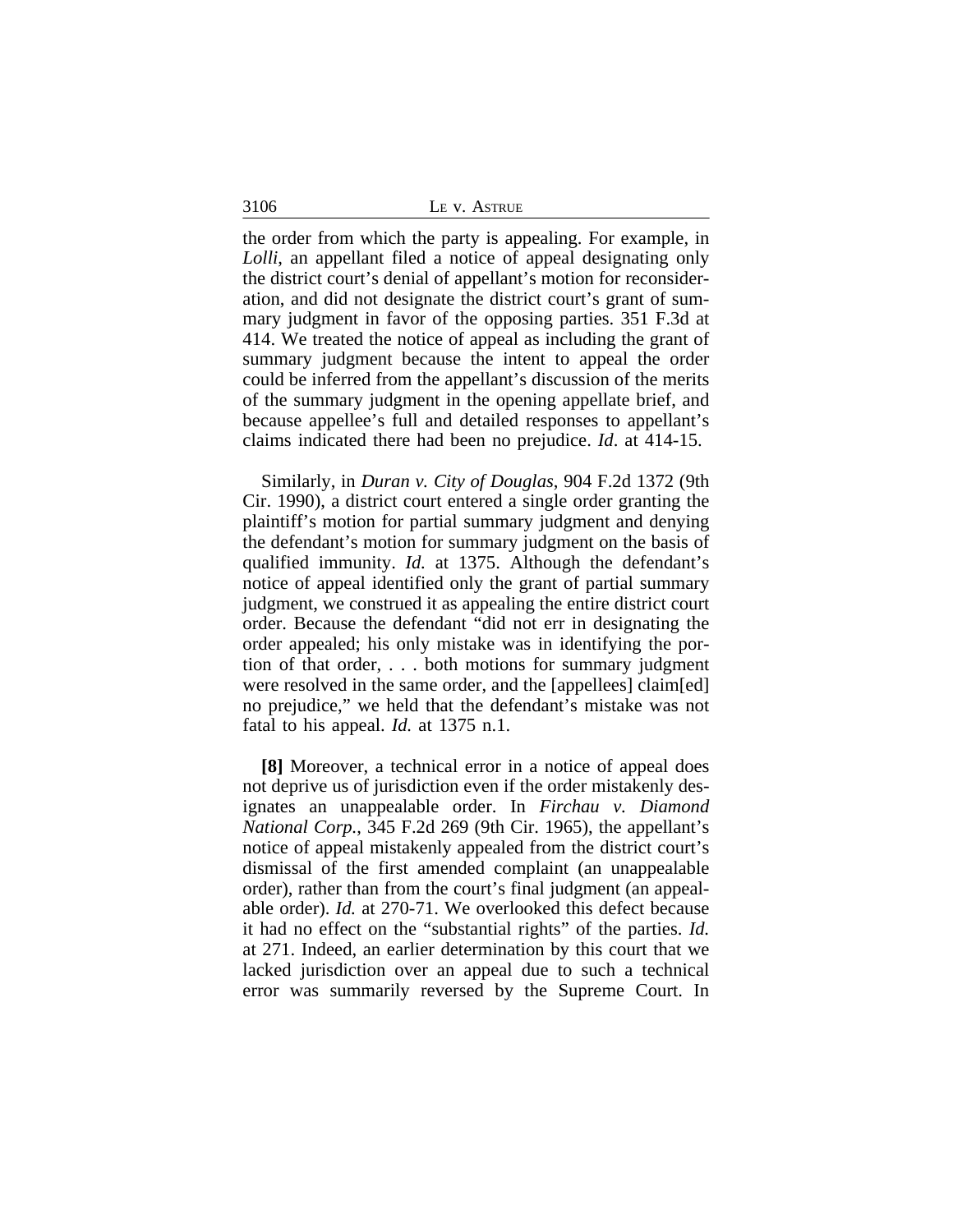| <b>ASTRUE</b><br>V<br>LE |  |
|--------------------------|--|
|--------------------------|--|

*United States v. Arizona*, 206 F.2d 159 (9th Cir. 1953), a single district court order dismissed a defendant's third-party complaint (an unappealable order), and also dismissed the defendant's case against the third party (an appealable order). *Id.* at 160. The defendant's notice of appeal mistakenly designated only the unappealable district court order dismissing the third-party complaint. We stated, "[h]ere are two decisions entered on the same date and the notice of [appellant] specifically appealed from the one not appealable and does not mention the one that is." *Id.* at 161. Based on this distinction, we refused to exercise jurisdiction over the merits of the case. *Id.* The dissent argued against such a hypertechnical decision:

To say that the [district] court's action was such that there were two, completely distinct orders, is wholly unrealistic. The operative words of the order were as follows: 'The motion to dismiss the Third-Party complaint is granted, and It is Further Ordered that this case be and it is dismissed.' Plainly that is but one order . . . . [T]he court cannot pretend that it is not fully advised by this notice of appeal just what appellant was undertaking to appeal from. Obviously the appeal was directed at the dismissal of the case which was contained in, and a part of, the order 'entered on the 6th day of October, 1952'.

*Arizona*, 206 F.2d at 161-62 (Pope, J., dissenting) (alterations omitted). The Supreme Court summarily reversed the majority. *See United States v. Arizona*, 346 U.S. 907 (1953) (per curiam) (citing *Hoiness v. United States*, 335 U.S. 297 (1948)).

**[9]** The Tenth Circuit has similarly concluded that a notice of appeal which designates an unappealable order does not per se strip an appellate court of jurisdiction. *See Wright v. Am. Home Assur. Co.*, 488 F.2d 361, 363 (10th Cir. 1973). In *Wright*, the district court granted appellee's motion for a directed verdict, and denied appellant's motion for judgment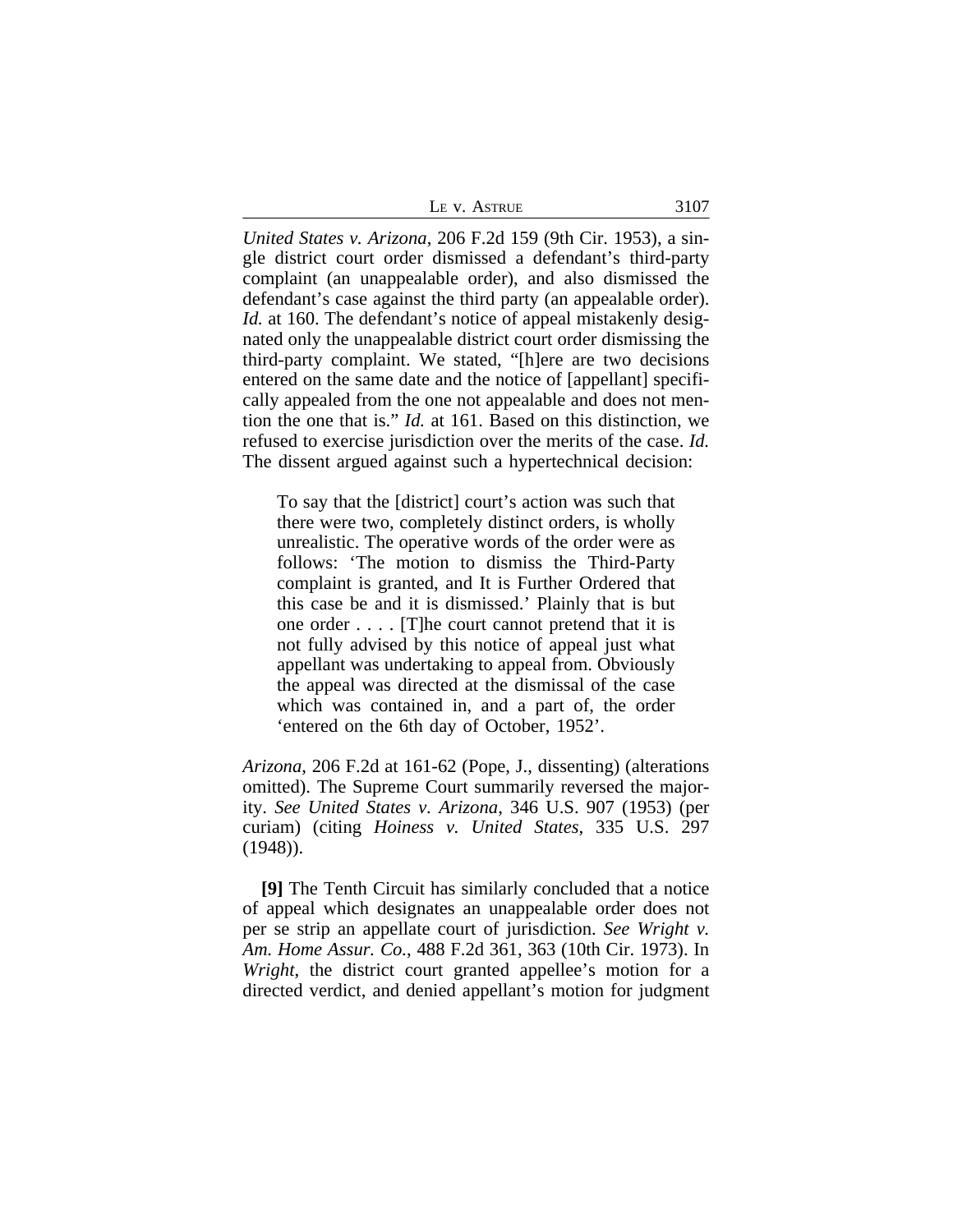|  |  | ASTRUE |
|--|--|--------|
|--|--|--------|

notwithstanding the verdict. *Id.* at 362. Although appellant's notice of appeal specifically sought review of the court's denial of the motion for judgment notwithstanding the verdict or for a new trial in the alternative (an unappealable order), both parties briefed the merits of the appeal and the "appellant's statement of issues . . . demonstrate[d] an intent to challenge the judgment." *Id.* at 363. The court concluded that "[i]t would be contrary to the spirit of the Federal Rules of Civil Procedure to deny appellant a decision on the merits because of a mere technicality." *Id.*

### III

**[10]** Applying these principles to our case, we first note that Le complied with Rule  $3(c)(1)(A)$ , so there is no jurisdictional bar from failure to identify an appellant in the notice of appeal. *See Torres*, 487 U.S. 316-17.

**[11]** We apply the two-part test we have developed for determining the effect of technical errors in the designation of the order appealed from in a notice of appeal under Rule 3(c)(1)(B). *See Lolli*, 351 F.3d at 414. In Le's case, we first consider whether Le's intent to appeal the district court's grant of the Commissioner's summary judgment motion "can be fairly inferred," *id.*, and whether the Commissioner "had notice of the issue on appeal," *Meehan*, 856 F.2d at 105. Here, the district court resolved the cross-motions for summary judgment in the same order on the same day, and based its decision on the same facts and legal issues. Le's notice of appeal indicates that he is appealing from this single order. *See Duran*, 904 F.2d at 1375 n.1 (inferring intent where the non-designated order was decided by the district court in the same order as that designated in the notice of appeal); *cf. Pope v. MCI Telecomms. Corp.*, 937 F.2d 258, 266 (5th Cir. 1991) (noting that a party is less likely to infer an intent to appeal a non-designated order where the order is "truly independent" from the designated order). Additionally, Le's opening brief indicates he is appealing from the grant of summary

3108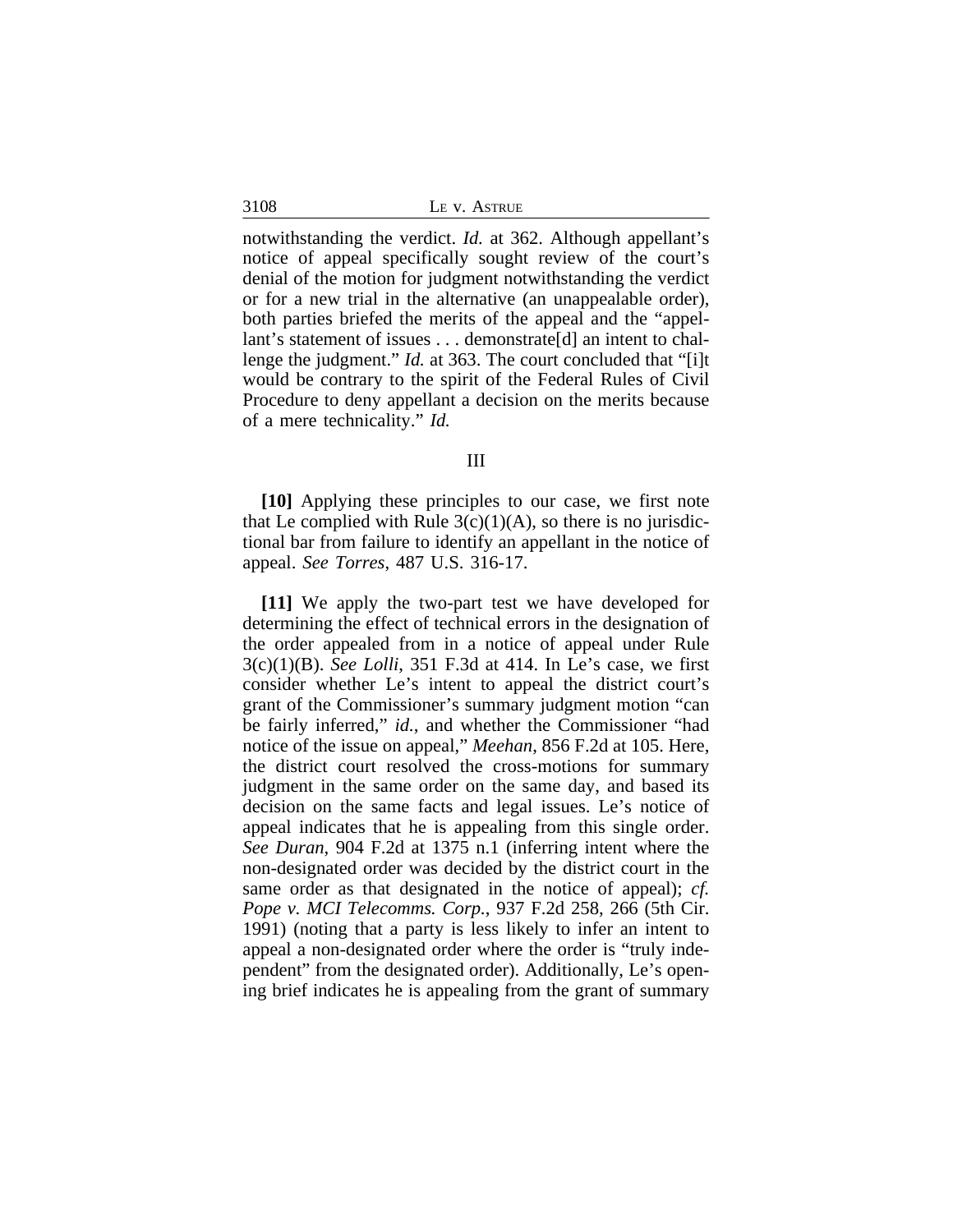|  | Le v. Astrue | 3109 |
|--|--------------|------|
|  |              |      |

judgment in favor of the Commissioner, and addresses the merits of the district court's grant of summary judgment in favor of the Commissioner. *See McCarthy v. Mayo*, 827 F.2d 1310, 1314 (9th Cir. 1987) (inferring plaintiff's intent to appeal the decision addressed in the opening brief, even though plaintiff's notice of appeal failed to designate the decision); *United States v. One 1977 Mercedes Benz*, 708 F.2d 444, 451 (9th Cir.1983) (same). Accordingly, we conclude that Le's intent to appeal the district court's grant of summary judgment was clear, and gave the Commissioner notice of the issue on appeal.

**[12]** We next consider whether the Commissioner was prejudiced by the mistake in the notice of appeal. *Lolli*, 351 F.3d at 414. The Commissioner fully briefed the issues raised by Le's challenge to the district court's grant of summary judgment. "Where the appellee has argued the merits fully in its brief, it has not been prejudiced by the appellant's failure to designate specifically an order which is subject to appeal." *Lockman Found. v. Evangelical Alliance Mission*, 930 F.2d 764, 772 (9th Cir. 1991). Moreover, as in *Duran*, the Commissioner does not claim prejudice. *See* 904 F.2d at 1375 n.1. Both of these factors indicate that the Commissioner was not prejudiced.

Because both the intent and prejudice factors of our twopart test weigh in favor of Le, we construe Le's notice of appeal as meeting the requirements of Rule  $3(c)(1)(B)$  and effectively challenging the district court's grant of summary judgment in favor of the Commissioner. We therefore have jurisdiction over Le's appeal.

## IV

We conclude that under Supreme Court precedent, as well as our own, Le's mistake in appealing from the denial of his motion for summary judgment, rather than from the grant of the Commissioner's motion for summary judgment, does not